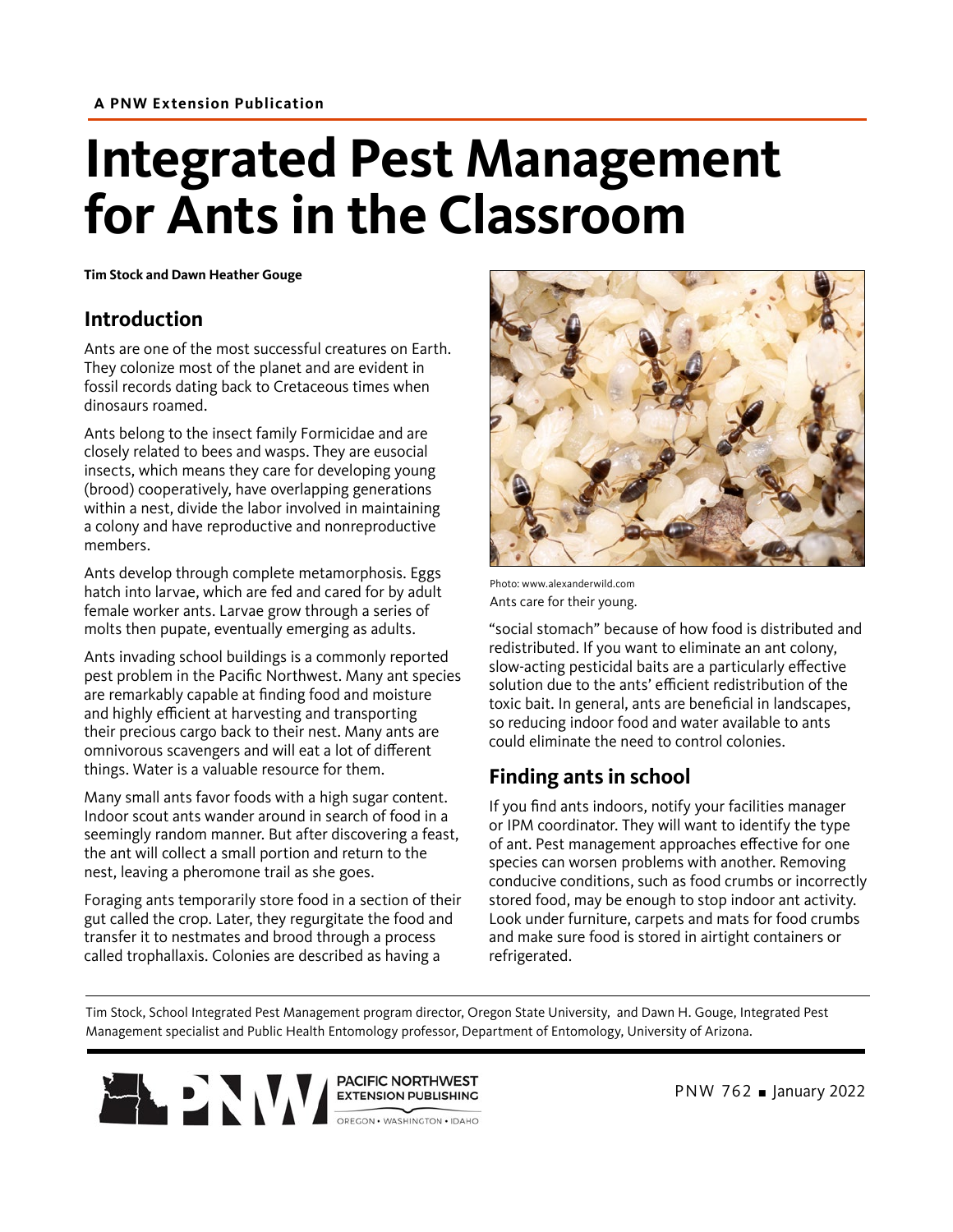## **What Is Integrated Pest Management?**

IPM is a form of pest management that begins with pest prevention. Reducing accessible food and water indoors is a critical first step. Pesticidal bait applications are rarely necessary indoors, but experienced IPM staff or pest management professionals can determine if there are indoor nests that necessitate treatment.

### **Teachers, staff and students**

Be on the lookout for foraging ants indoors:

- $\blacksquare$  Report foraging ants immediately. Many species recruit nestmates to newly found food resources within minutes.
- $\blacksquare$  Store all edible classroom items in airtight containers and immediately clean up spilled food or drinks.
- $\blacksquare$  Clean and degrease food-preparation surfaces, microwaves, refrigerators and kitchen appliances.
- Vacuum trailing ants and remove pheromone trails with soapy water. Some ants can sting or bite and spray acid, so wear gloves or use long tongs when cleaning up food items covered in ants.
- $\blacksquare$  Empty trash cans and recycling bins daily and clean them inside and out.
- $\blacksquare$  Rinse pop cans and milk containers with water before placing in recycling receptacles.

#### **Custodians, maintenance and landscape staff**

Be on the lookout for potential opportunities that ants could exploit before they are a problem:

- Clean mops, brushes, buckets and dustpans and store them in a way that facilitates rapid drying.
- Repair indoor plumbing leaks and dripping faucets.
- Seal building openings. Windows and doorways should close snugly.
- Eliminate standing water around structures.
- $\blacksquare$  Trim trees and shrubs away from buildings so there is at least a foot of perimeter space between plants and building walls or roof lines.
- $\blacksquare$  Seal cracks in the building foundation and around pipe penetrations into the structure.
- $\blacksquare$  Keep cut wood piles and stacked lumber away from buildings.
- Avoid wood and organic mulch close to buildings.



Photo: www.alexanderwild.com Ants sharing food in a process called trophallaxis.

#### **Information everyone should know**

Ants can attack people perceived as a threat to their colony. Some species bite and release defensive acid compounds, which can cause a burning sensation or mild blistering. Some ants sting. Venom effects vary by species, but generally cause immediate pain at the sting site. The most serious health impacts occur when ants sting people who are highly sensitive to the venom and develop severe allergic reactions, which may include lifethreatening anaphylaxis. Severe reactions to ant stings are extremely rare in the Pacific Northwest.

Common Pacific Northwest ant species include odorous house ants, pavement ants, western thatching ants, velvety tree ants, moisture ants and carpenter ants. All can be beneficial in landscapes, however:

■ Odorous house ants become pests when they forage in buildings.



Photo: AjayTvm, Shutterstock.com

Foraging ants rapidly locate food and recruit nestmates to harvest and transport food home.